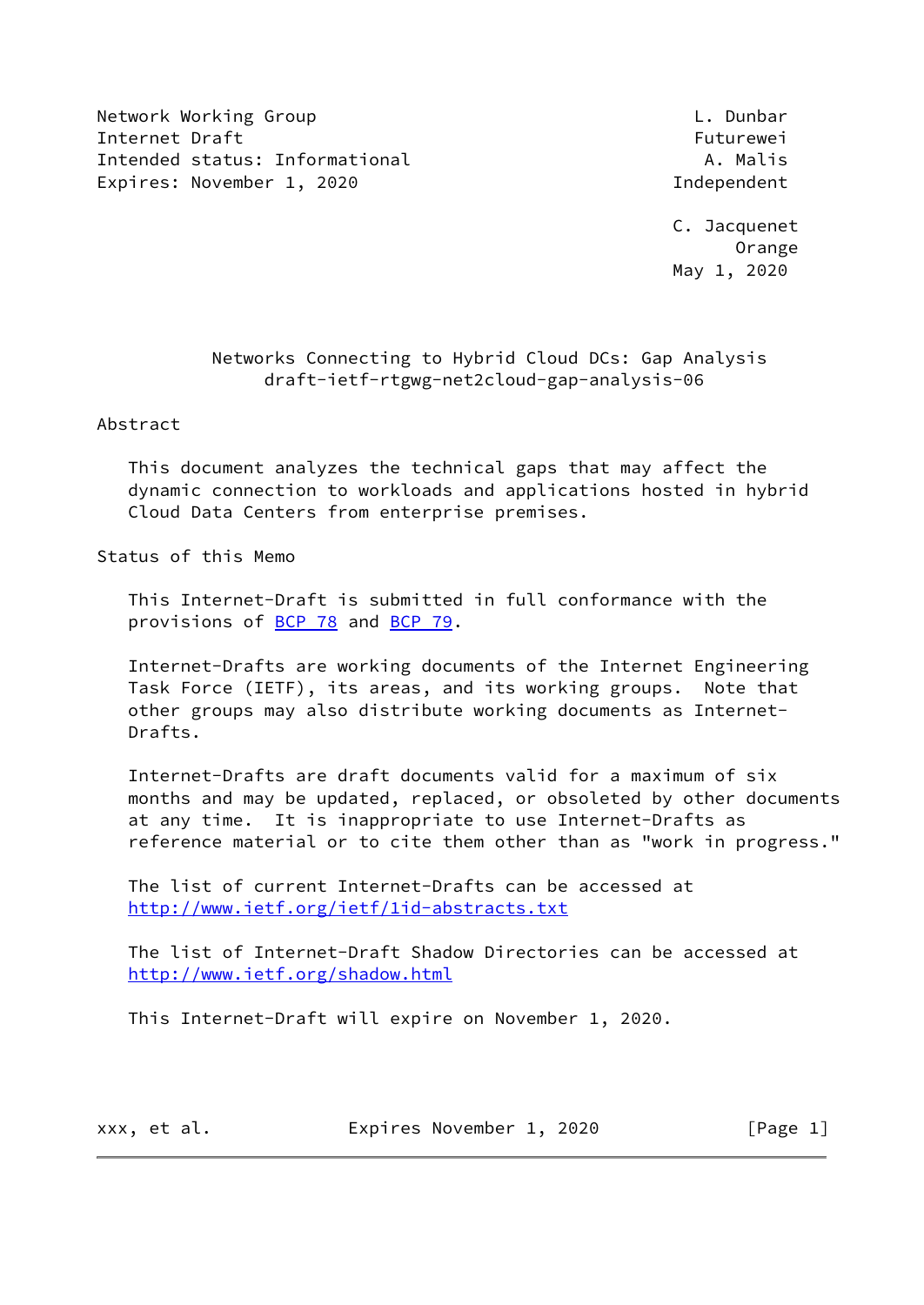# Copyright Notice

 Copyright (c) 2020 IETF Trust and the persons identified as the document authors. All rights reserved.

This document is subject to **[BCP 78](https://datatracker.ietf.org/doc/pdf/bcp78)** and the IETF Trust's Legal Provisions Relating to IETF Documents [\(http://trustee.ietf.org/license-info](http://trustee.ietf.org/license-info)) in effect on the date of publication of this document. Please review these documents carefully, as they describe your rights and restrictions with respect to this document. Code Components extracted from this document must include Simplified BSD License text as described in Section 4.e of the [Trust Legal Provisions](https://trustee.ietf.org/license-info) and are provided without warranty as described in the Simplified BSD License.

## Table of Contents

| 2. Conventions used in this document3                              |  |
|--------------------------------------------------------------------|--|
| 3. Gap Analysis for Accessing Cloud Resources4                     |  |
| 3.1. Multiple PEs connecting to virtual CPEs in Cloud DCs 7        |  |
| 3.2. Access Control for workloads in the Cloud DCs                 |  |
|                                                                    |  |
| 3.4. BGP between PEs and remote CPEs via Internet8                 |  |
|                                                                    |  |
| 4. Gap Analysis of Overlay Edge Node's WAN Port Management 9       |  |
| 5. Aggregating VPN paths and Internet paths11                      |  |
| $5.1$ . Control Plane for Overlay over Heterogeneous Networks $12$ |  |
|                                                                    |  |
| 5.2.1. Lacking SD-WAN Segments Identifier13                        |  |
|                                                                    |  |
|                                                                    |  |
| 5.4. Preventing attacks from Internet-facing ports16               |  |
|                                                                    |  |
| 7.                                                                 |  |
|                                                                    |  |
|                                                                    |  |
|                                                                    |  |
|                                                                    |  |
|                                                                    |  |
|                                                                    |  |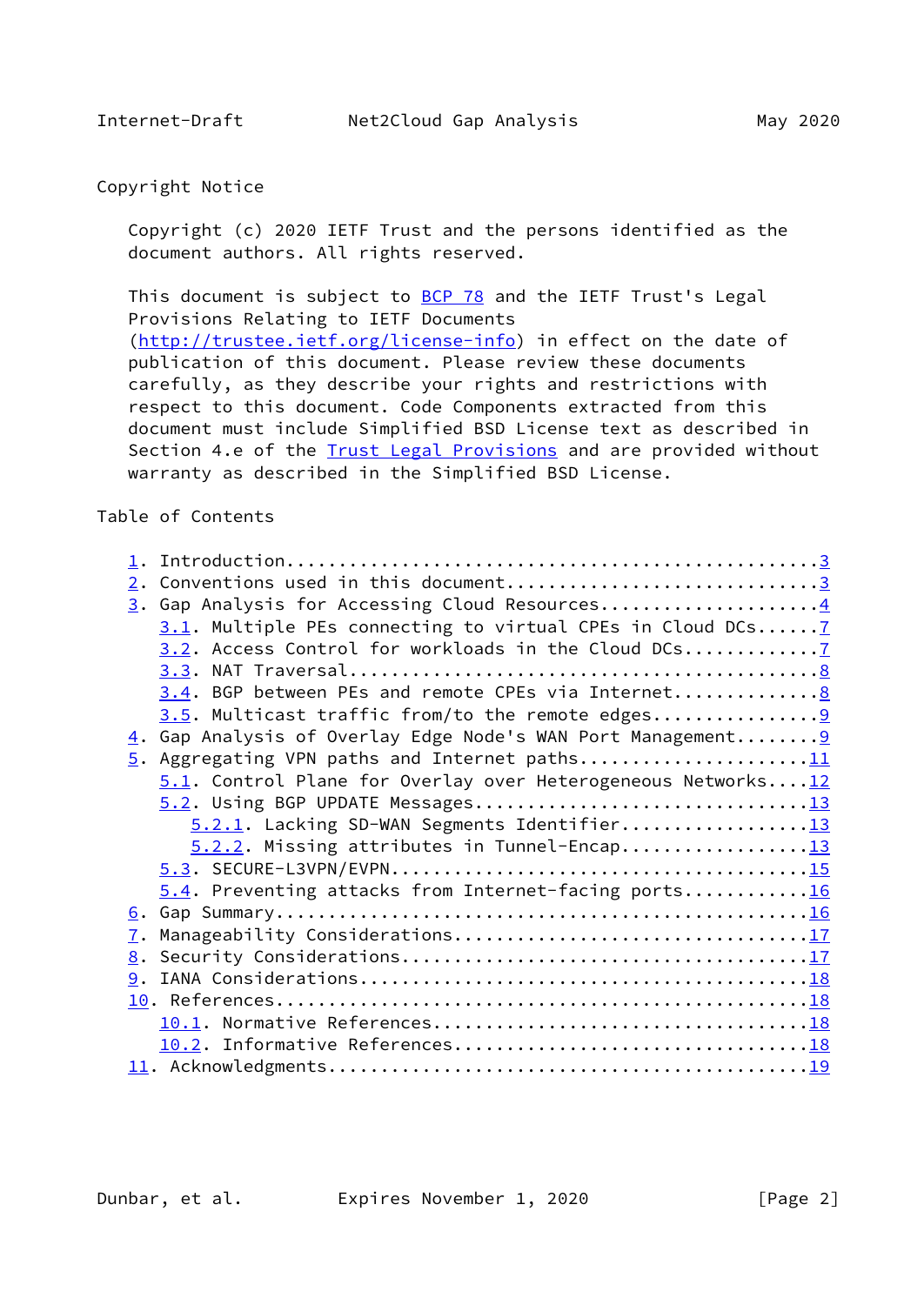<span id="page-2-1"></span>Internet-Draft Net2Cloud Gap Analysis May 2020

<span id="page-2-0"></span>[1](#page-2-0). Introduction

 [Net2Cloud-Problem] describes the problems enterprises face today when interconnecting their branch offices with dynamic workloads hosted in third party data centers (a.k.a. Cloud DCs). In particular, this document analyzes the routing protocols to identify whether there are any gaps that may impede such interconnection which may for example justify additional specification effort to define proper protocol extensions.

 For the sake of readability, an edge, an endpoint, C-PE, or CPE are used interchangeably throughout this document. More precisely:

- . Edge: may include multiple devices (virtual or physical);
- . endpoint: refers to a WAN port of device located in the edge;
- . C-PE: provider-owned edge, e.g. for SECURE-EVPN's PE-based BGP/MPLS VPN, where PE is the edge node;
- . CPE: device located in enterprise premises.
- <span id="page-2-2"></span>[2](#page-2-2). Conventions used in this document
	- Cloud DC: Third party Data Centers that usually host applications and workload owned by different organizations or tenants.
	- Controller: Used interchangeably with Overlay controller to manage overlay path creation/deletion and monitor the path conditions between sites.
	- CPE-Based VPN: Virtual Private Network designed and deployed from CPEs. This is to differentiate from most commonly used PE-based VPNs a la [RFC 4364.](https://datatracker.ietf.org/doc/pdf/rfc4364)
	- OnPrem: On Premises data centers and branch offices
	- SDWAN: Software Defined Wide Area Network, "SDWAN" refers to the solutions of pooling WAN bandwidth from multiple underlay networks to get better WAN bandwidth

| Dunbar, et al. |  | Expires November 1, 2020 |  |  |  | [Page 3] |  |  |
|----------------|--|--------------------------|--|--|--|----------|--|--|
|----------------|--|--------------------------|--|--|--|----------|--|--|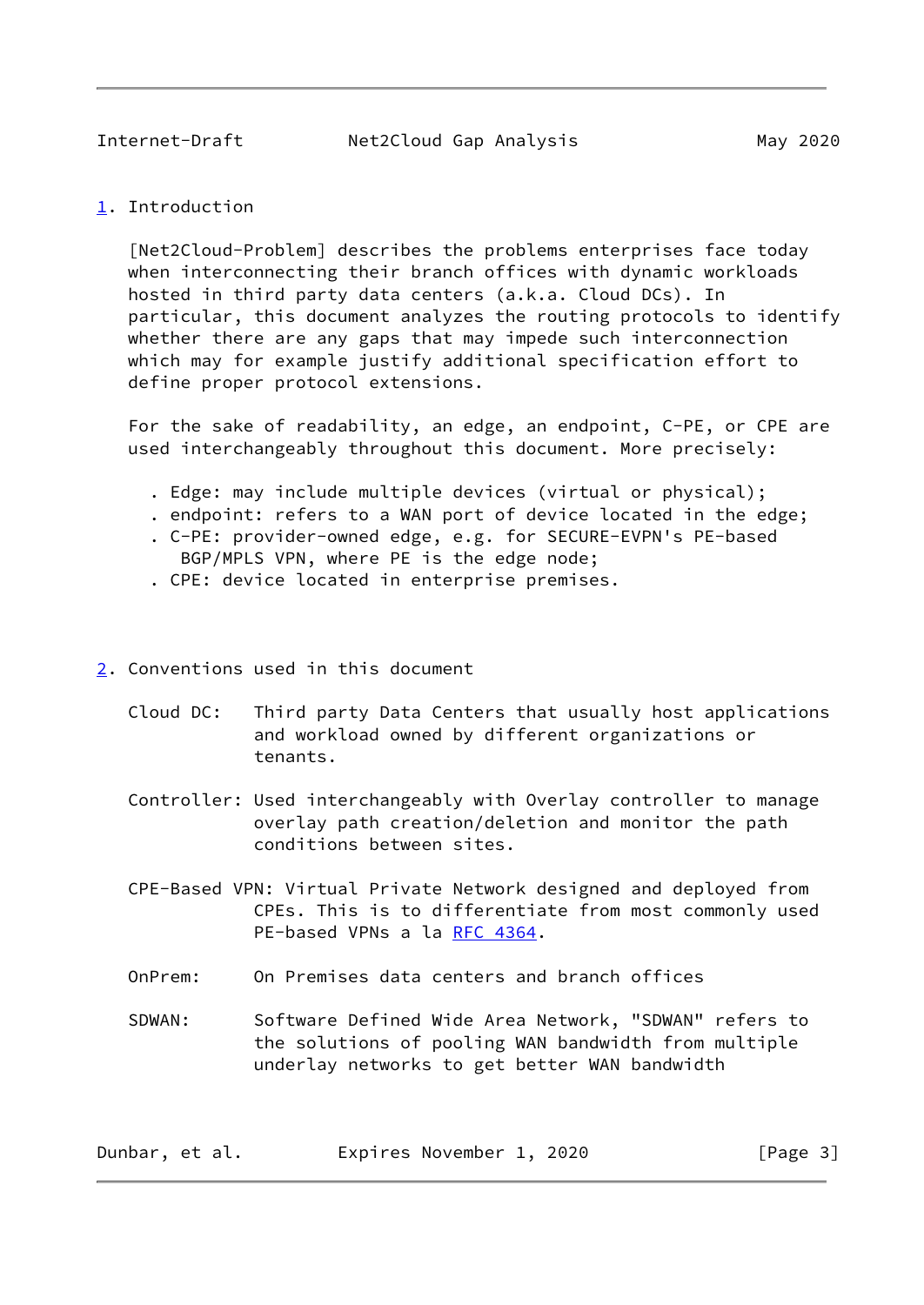<span id="page-3-1"></span> management, visibility & control. When the underlay is a private network, traffic may be forwarded without any additional encryption; when the underlay networks are public, such as the Internet, some traffic needs to be encrypted when passing through (depending on user provided policies).

<span id="page-3-0"></span>[3](#page-3-0). Gap Analysis for Accessing Cloud Resources

 Because of the ephemeral property of the selected Cloud DCs for specific workloads/Apps, an enterprise or its network service provider may not have direct physical connections to the Cloud DCs that are optimal for hosting the enterprise's specific workloads/Apps. Under those circumstances, an overlay network design can be an option to interconnect the enterprise's on-premises data centers & branch offices to its desired Cloud DCs.

 However, overlay paths established over the public Internet can have unpredictable performance, especially over long distances and across operators' domains. Therefore, it is highly desirable to minimize the distance or the number of segments that traffic had to be forwarded over the public Internet.

 The Metro Ethernet Forum's Cloud Service Architecture [MEF-Cloud] also describes a use case of network operators using Overlay paths over an LTE network or the public Internet for the last mile access where the VPN service providers cannot always provide the required physical infrastructure.

 In these scenarios, some overlay edge nodes may not be directly attached to the PEs that participate to the delivery and the operation of the enterprise's VPN.

 When using an overlay network to connect the enterprise's sites to the workloads hosted in Cloud DCs, the existing C-PEs at enterprise's sites have to be upgraded to connect to the said overlay network. If the workloads hosted in Cloud DCs need to be connected to many sites, the upgrade process can be very expensive.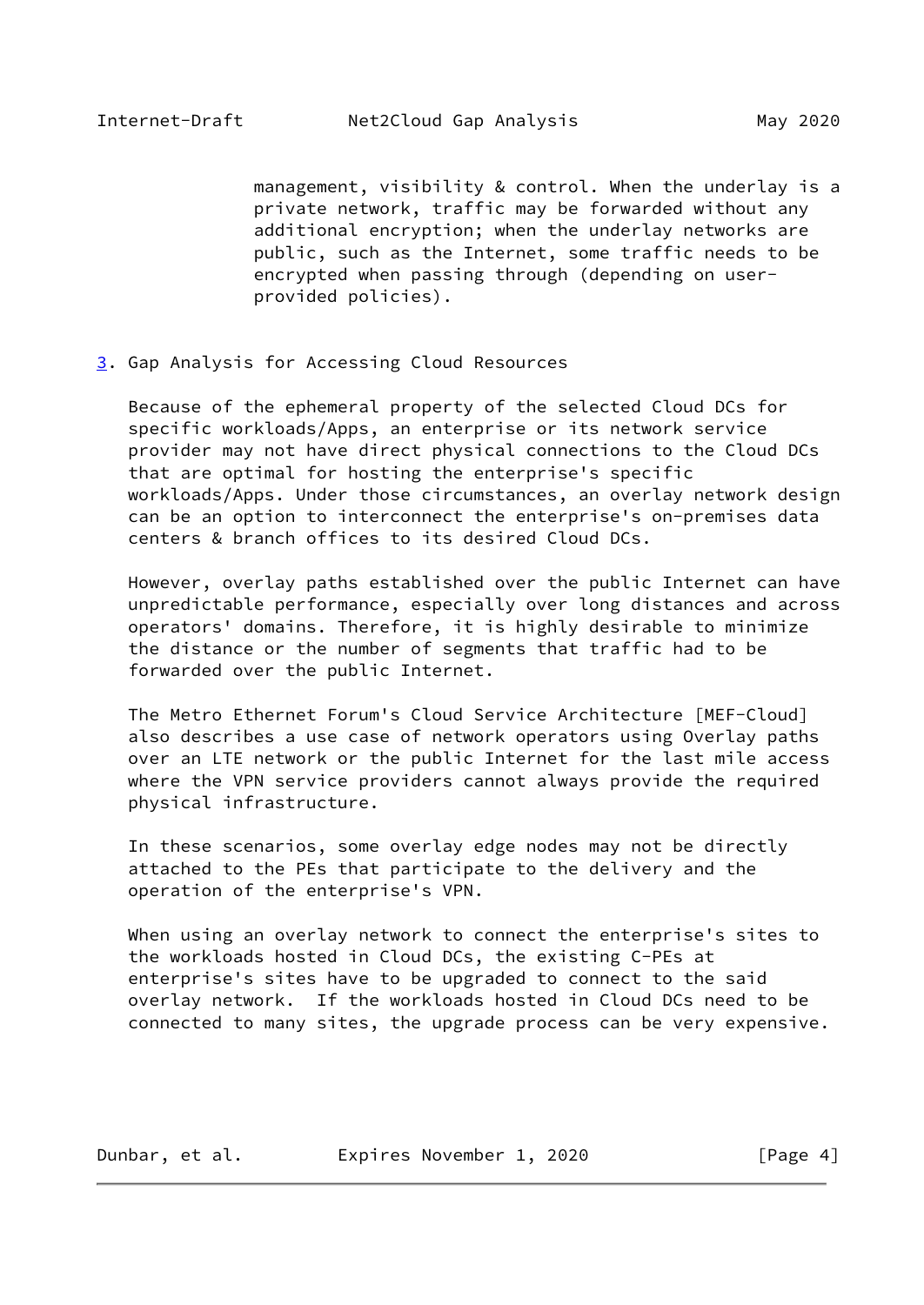[Net2Cloud-Problem] describes a hybrid network approach that extends the existing MPLS-based VPNs to the Cloud DC Workloads over the access paths that are not under the VPN provider's control. To make it work properly, a small number of the PEs of the BGP/MPLS VPN can be designated to connect to the remote workloads via secure IPsec tunnels. Those designated PEs are shown as fPE (floating PE or smart PE) in Figure 3. Once the secure IPsec tunnels are established, the workloads hosted in Cloud DCs can be reached by the enterprise's VPN without upgrading all of the enterprise's CPEs. The only CPE that needs to connect to the overlay network would be a virtualized CPE instantiated within the cloud DC.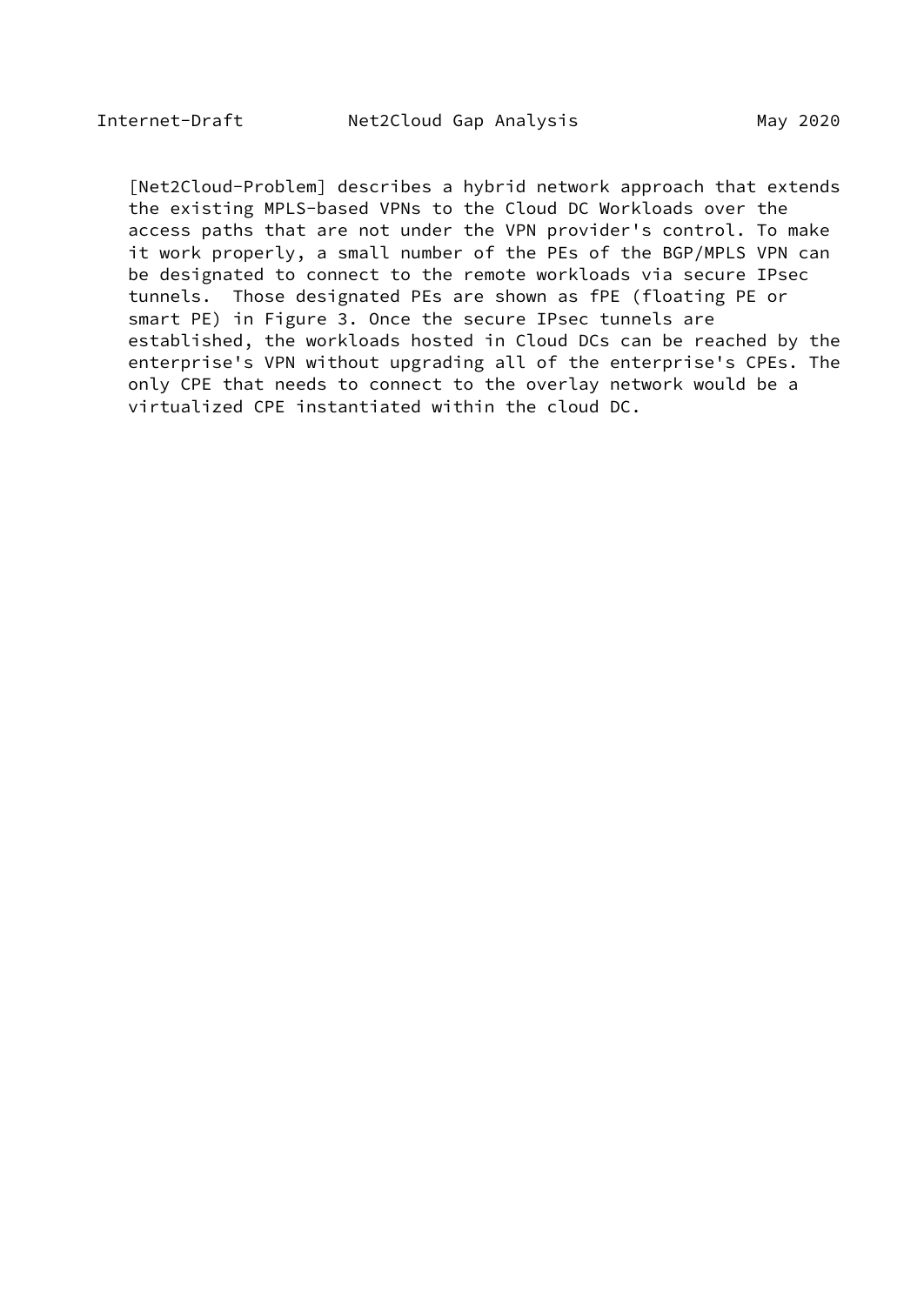

Figure 1: VPN Extension to Cloud DC

 In Figure 1, the optimal Cloud DC to host the workloads (as a function of the proximity, capacity, pricing, or any other criteria chosen by the enterprises) does not have a direct connection to the PEs of the NGP/MPLS VPN that interconnects the enterprise's sites.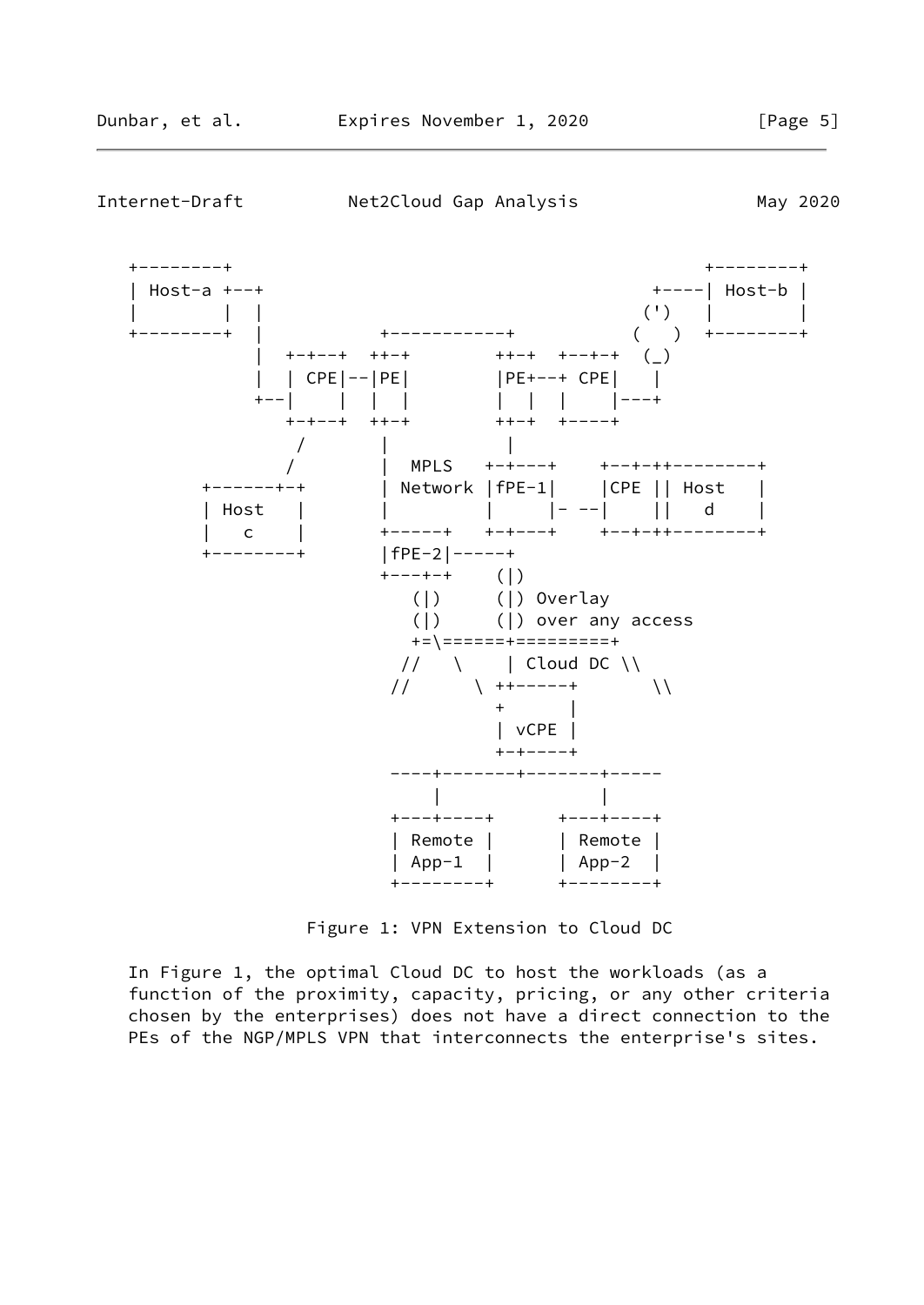Dunbar, et al. Expires November 1, 2020 [Page 6]

<span id="page-6-1"></span>Internet-Draft Met2Cloud Gap Analysis May 2020

<span id="page-6-0"></span>[3.1](#page-6-0). Multiple PEs connecting to virtual CPEs in Cloud DCs

 To extend BGP/MPLS VPNs to virtual CPEs in Cloud DCs, it is necessary to establish secure tunnels (such as IPsec tunnels) between the PEs and the vCPEs.

 Even though a set of PEs can be manually selected for a specific cloud data center, there are no standard protocols for those PEs to interact with the vCPEs instantiated in the third party cloud data centers over unsecure networks. The interaction includes exchanging performance, route information, etc..

 When there is more than one PE available for use (as there should be for resiliency purposes or because of the need to support multiple cloud DCs geographically scattered), it is not straightforward to designate an egress PE to remote vCPEs based on applications. It might not be possible for PEs to recognize all applications because too much traffic traversing the PEs.

 When there are multiple floating PEs that have established IPsec tunnels with a remote CPE, the remove CPE can forward outbound traffic to the optimal PE, which in turn forwards traffic to egress PEs to reach the final destinations. However, it is not straightforward for the ingress PE to select which egress PEs to send traffic. For example, in Figure 1:

 - fPE-1 is the optimal PE for communication between App-1 <-> Host-a due to latency, pricing or other criteria.

 - fPE-2 is the optimal PE for communication between App-1 <-> Host-b.

<span id="page-6-2"></span>[3.2](#page-6-2). Access Control for workloads in the Cloud DCs

 There is widespread diffusion of access policy for Cloud Resource, some of which is not easy for verification and validation. Because there are multiple parties involved in accessing Cloud Resources, policy enforcement points are not easily visible for policy refinement, monitoring, and testing.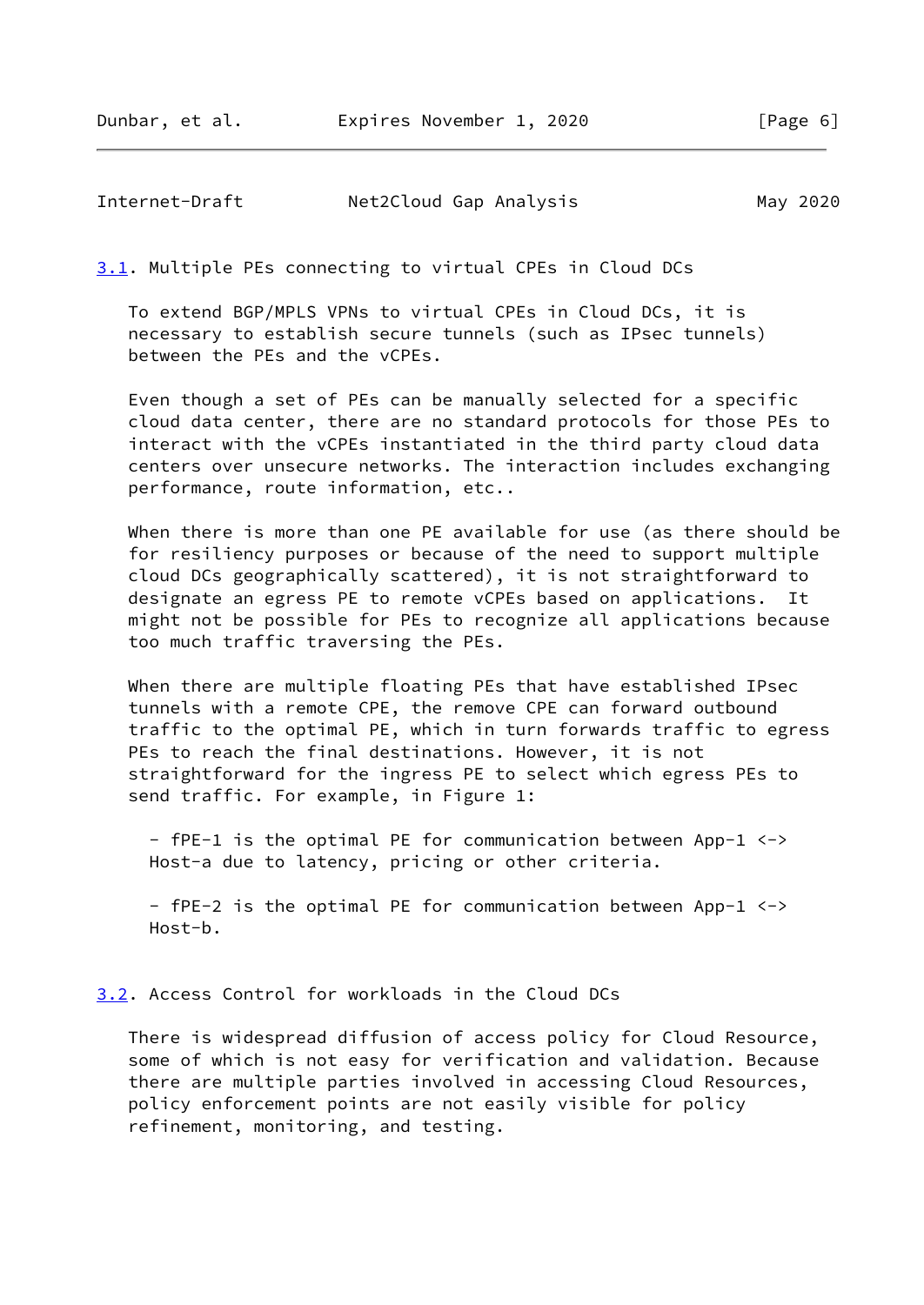<span id="page-7-1"></span>

| Internet-Draft | Net2Cloud Gap Analysis |  |  | May 2020 |  |
|----------------|------------------------|--|--|----------|--|
|----------------|------------------------|--|--|----------|--|

 The current state of the art for specifying access policies for Cloud Resources could be improved by having automated and reliable tools to map the user-friendly (natural language) rules into machine readable policies and to provide interfaces for enterprises to self manage policy enforcement points for their own workloads.

## <span id="page-7-0"></span>[3.3](#page-7-0). NAT Traversal

 Cloud DCs that only assign private IPv4 addresses to the instantiated workloads assume that traffic to/from the workload usually needs to traverse NATs. An overlay edge node can solicit a STUN (Session Traversal of UDP Through Network Address Translation, [\[RFC3489](https://datatracker.ietf.org/doc/pdf/rfc3489)]) Server to get the information about the NAT property, the public IP addresses and port numbers so that such information can be communicated to the relevant peers.

<span id="page-7-2"></span>[3.4](#page-7-2). BGP between PEs and remote CPEs via Internet

 Even though an EBGP (external BGP) Multi-Hop design can be used to connect peers that are not directly connected to each other, there are still some issues about extending BGP from MPLS VPN PEs to remote CPEs via any access path (e.g., Internet).

 The path between the remote CPEs and VPN PEs that maintain VPN routes can traverse untrusted segments.

 EBGP Multi-hop design requires configuration on both peers, either manually or via NETCONF from a controller. To use EBGP between a PE and remote CPEs, the PE has to be manually configured with the "next-hop" set to the IP address of the CPEs. When remote CPEs, especially remote virtualized CPEs are dynamically instantiated or removed, the configuration of Multi-Hop EBGP on the PE has to be changed accordingly.

 Egress peering engineering (EPE) is not sufficient. Running BGP on virtualized CPEs in Cloud DCs requires GRE tunnels to be established first, which requires the remote CPEs to support address and key management capabilities. [RFC 7024](https://datatracker.ietf.org/doc/pdf/rfc7024) (Virtual Hub & Spoke) and Hierarchical VPN do not support the required properties.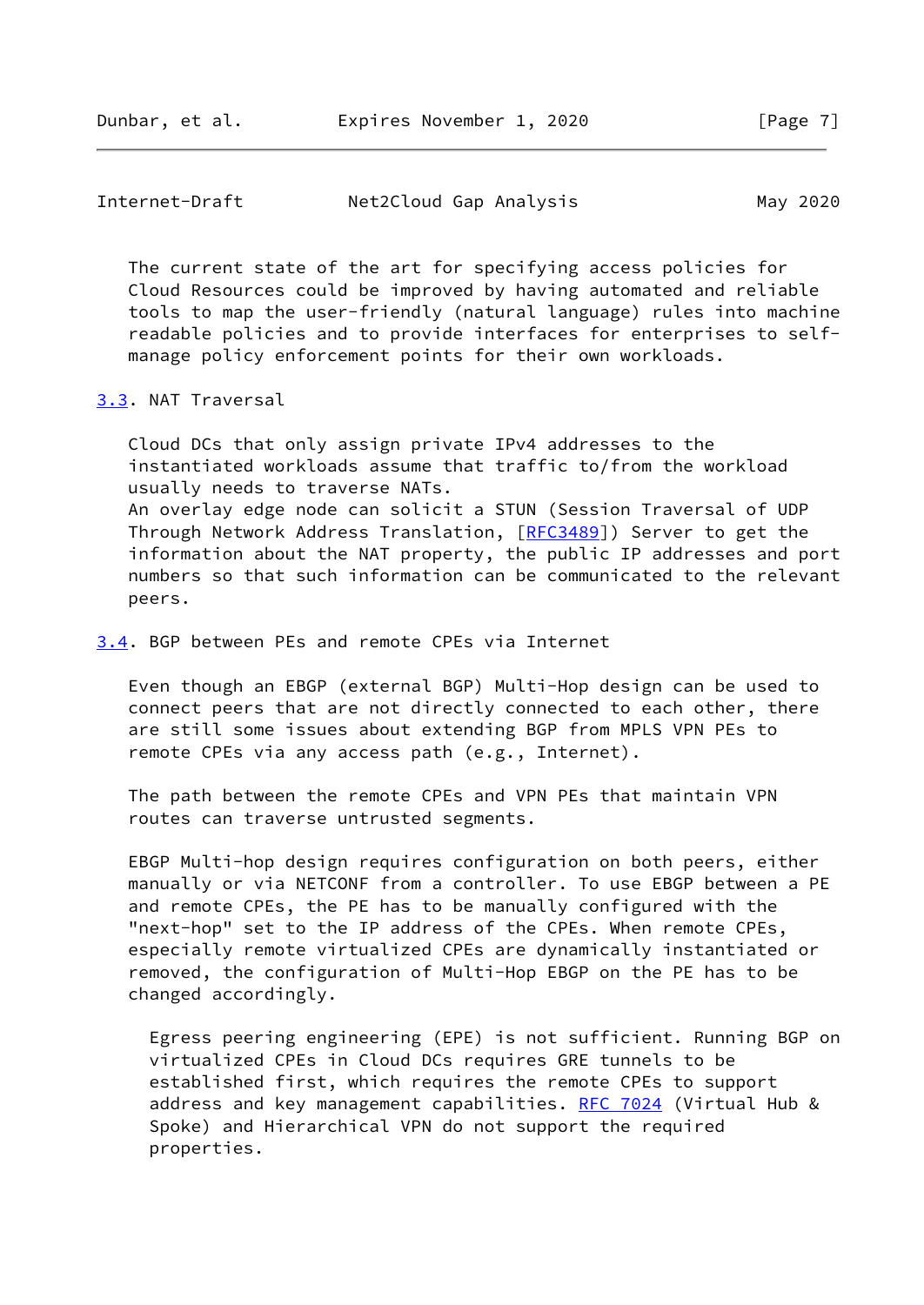Dunbar, et al. Expires November 1, 2020 [Page 8]

# <span id="page-8-1"></span>Internet-Draft Net2Cloud Gap Analysis May 2020

 Also, there is a need for a mechanism to automatically trigger configuration changes on PEs when remote CPEs' are instantiated or moved (leading to an IP address change) or deleted.

 EBGP Multi-hop design does not include a security mechanism by default. The PE and remote CPEs need secure communication channels when connecting via the public Internet.

 Remote CPEs, if instantiated in Cloud DCs might have to traverse NATs to reach PEs. It is not clear how BGP can be used between devices located beyond the NAT and the devices located behind the NAT. It is not clear how to configure the Next Hop on the PEs to reach private IPv4 addresses.

## <span id="page-8-0"></span>[3.5](#page-8-0). Multicast traffic from/to the remote edges

 Among the multiple floating PEs that are reachable from a remote CPE, multicast traffic sent by the remote CPE towards the MPLS VPN can be forwarded back to the remote CPE due to the PE receiving the multicast packets forwarding the multicast/broadcast frame to other PEs that in turn send to all attached CPEs. This process may cause traffic loops.

 This problem can be solved by selecting one floating PE as the CPE's Designated Forwarder, similar to TRILL's Appointed Forwarders  $[REG325]$ .

 BGP/MPLS VPNs do not have features like TRILL's Appointed Forwarders.

#### <span id="page-8-2"></span>[4](#page-8-2). Gap Analysis of Overlay Edge Node's WAN Port Management

 Very often the Hybrid Cloud DCs are interconnected by overlay networks that arch over many different types of networks, such as VPN, public Internet, wireless and wired infrastructures, etc. Sometimes the enterprises' VPN providers do not have direct access to the Cloud DCs that host some specific applications or workloads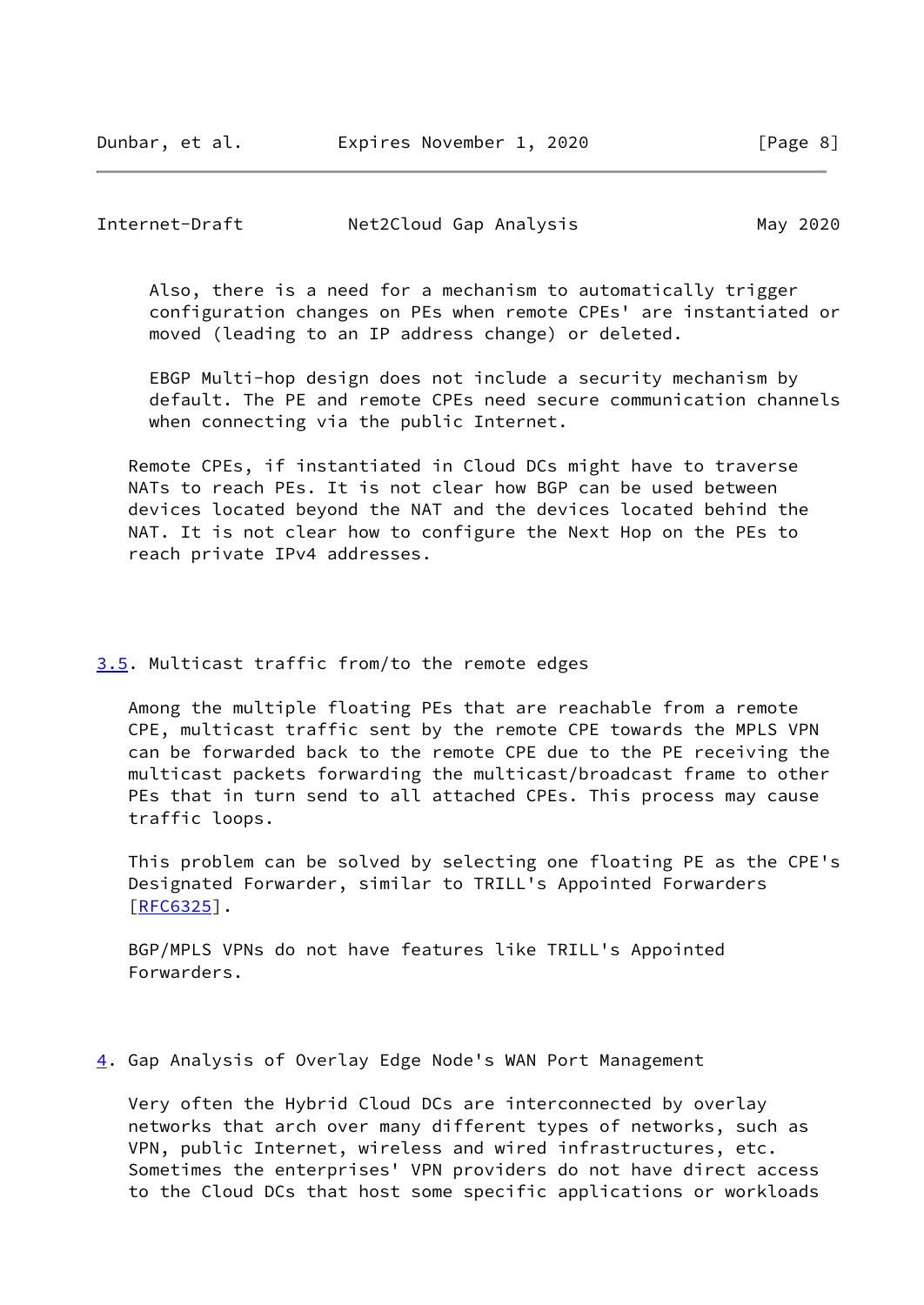operated by the enterprise.

| Dunbar, et al. | Expires November 1, 2020 |  | [Page 9] |
|----------------|--------------------------|--|----------|
|----------------|--------------------------|--|----------|

Internet-Draft Net2Cloud Gap Analysis May 2020

 Under those circumstances, the overlay network's edge nodes can have WAN ports facing networks provided by different ISPs, some of these networks may not be trustable, some others can be trusted like VPNs (to some extent), etc.

 If all WAN ports of an edge node are facing an untrusted network, then all sensitive data to/from this edge node have to be encrypted, usually by means of IPsec tunnels which can be terminated at the WAN port address, at the edge node's loopback address if the loopback address is routable in the wide area network, or even at the ingress ports of the edge node.

 If an edge node has some WAN ports facing trusted networks and others facing untrusted networks, sensitive data can be forwarded through ports facing the trusted networks natively (i.e., without encryption) and forwarded through ports facing untrusted networks assuming encryption. To achieve this flexibility of sending traffic either encrypted or not encrypted depending on egress WAN ports, it is necessary to have the IPsec tunnels terminated at the WAN ports facing the untrusted networks.

 In order to establish peer-wise secure encrypted communications among those WAN ports of two edge nodes, it is necessary for the edge nodes (peers) to be informed of the WAN port properties.

 Some of those overlay networks (such as some deployed SDWAN networks) use the modified NHRP protocol [\[RFC2332](https://datatracker.ietf.org/doc/pdf/rfc2332)] to register WAN ports of the edge nodes with their Controller (or NHRP server), which then maps a private VPN address to a public IP address of the destination node/port. DSVPN [\[DSVPN\]](#page-18-2) or DMVPN [[DMVPN\]](#page-18-3) are used to establish tunnels between WAN ports of SDWAN edge nodes.

 NHRP was originally intended for ATM address resolution, and as a result, it misses many attributes that are necessary for dynamic endpoint C-PE registration to the controller, such as:

 - Interworking with the MPLS VPN control plane. An overlay edge can have some ports facing the MPLS VPN network over which packets can be forwarded without any encryption and some ports facing the public Internet over which sensitive traffic needs to be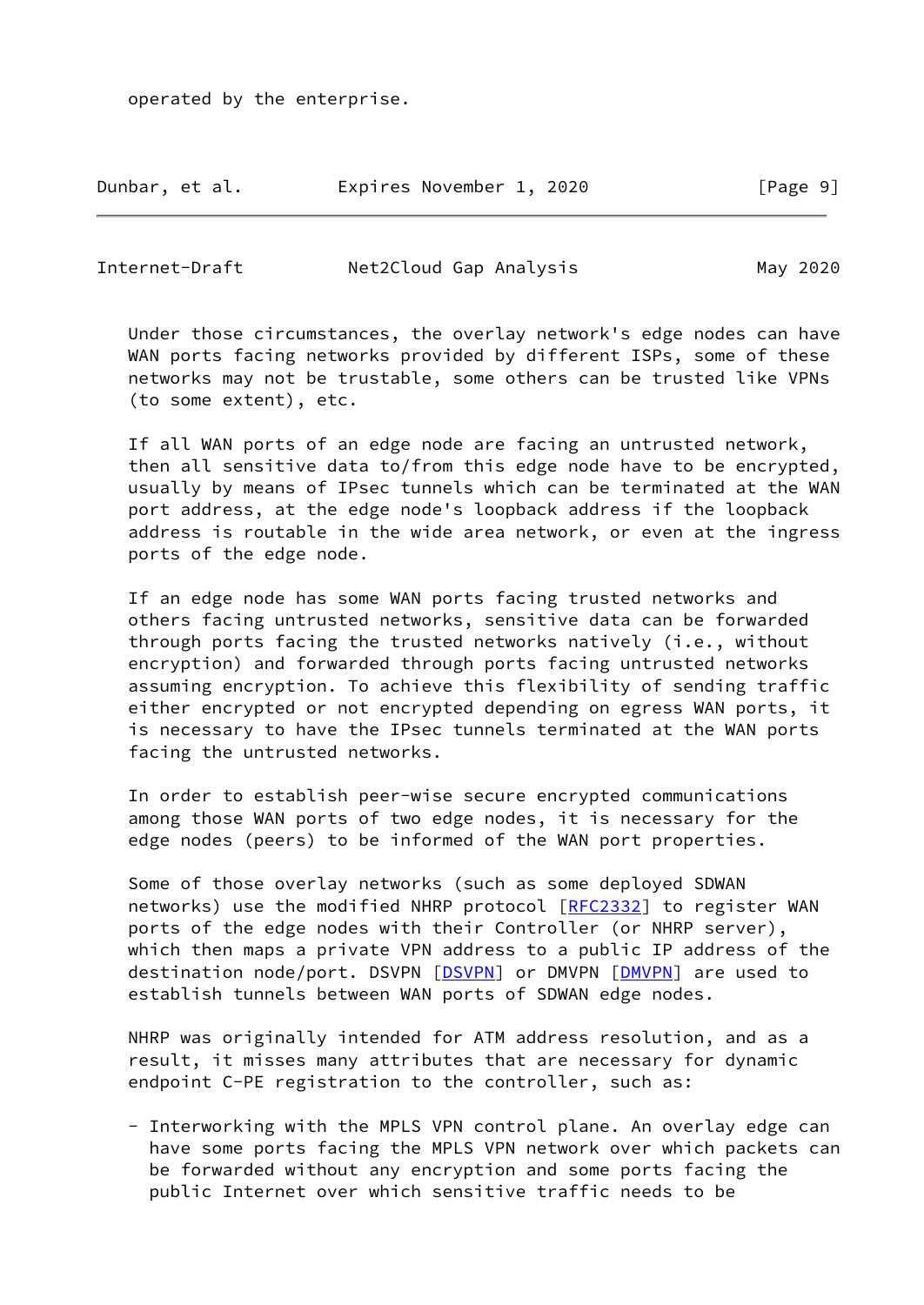| Dunbar, et al. |  | Expires November 1, 2020 |  |  | [Page 10] |  |  |
|----------------|--|--------------------------|--|--|-----------|--|--|
|----------------|--|--------------------------|--|--|-----------|--|--|

<span id="page-10-1"></span>Internet-Draft Net2Cloud Gap Analysis May 2020

- Scalability: NHRP/DSVPN/DMVPN work fine with small numbers of edge nodes. When a network has more than 100 nodes, these protocols do not scale well.
- NHRP does not have the IPsec attributes, which are needed for peers to build Security Associations over the public Internet.
- NHRP messages do not have any field to encode the C-PE supported encapsulation types, such as IPsec-GRE or IPsec-VxLAN.
- NHRP messages do not have any field to encode C-PE Location identifiers, such as Site Identifier, System ID, and/or Port ID.
- NHRP messages do not have any field to describe the gateway(s) to which the C-PE is attached. When a C-PE is instantiated in a Cloud DC, it is desirable for the C-PE's owner to be informed about how and where the C-PE is attached.
- NHRP messages do not have any field to describe C-PE's NAT properties if the C-PE is using private IPv4 addresses, such as the NAT type, Private address, Public address, Private port, Public port, etc.

<span id="page-10-2"></span> [BGP-SDWAN-PORT] describes how to use BGP to distribute SDWAN edge properties to peers. SDWAN is an overlay network with specific properties, such as application-based forwarding, augmented transport, and user specified policies. There is a need to extend the protocol to register WAN port properties of an edge node to the overlay controller, which then propagates the information to other overlay edge nodes that are authenticated and authorized to communicate with them.

<span id="page-10-0"></span>[5](#page-10-0). Aggregating VPN paths and Internet paths

 Most likely, enterprises (especially the largest ones) already have their C-PEs interconnected by VPN service providers, based upon VPN techniques like EVPN, L2VPN, or L3VPN, and which can be lead to PE based or CPE-based VPN service designs. The commonly used PE-based BGP/MPLS VPNs have C-PEs directly attached to PEs, the communication between C-PEs and PEs is considered as secure as they are connected by direct physical links albeit there could be routes leaking or unauthorized routes being injected. MP-BGP can be used to learn & distribute routes among C-PEs, but sometimes routes among C-PEs are statically configured on the C-PEs.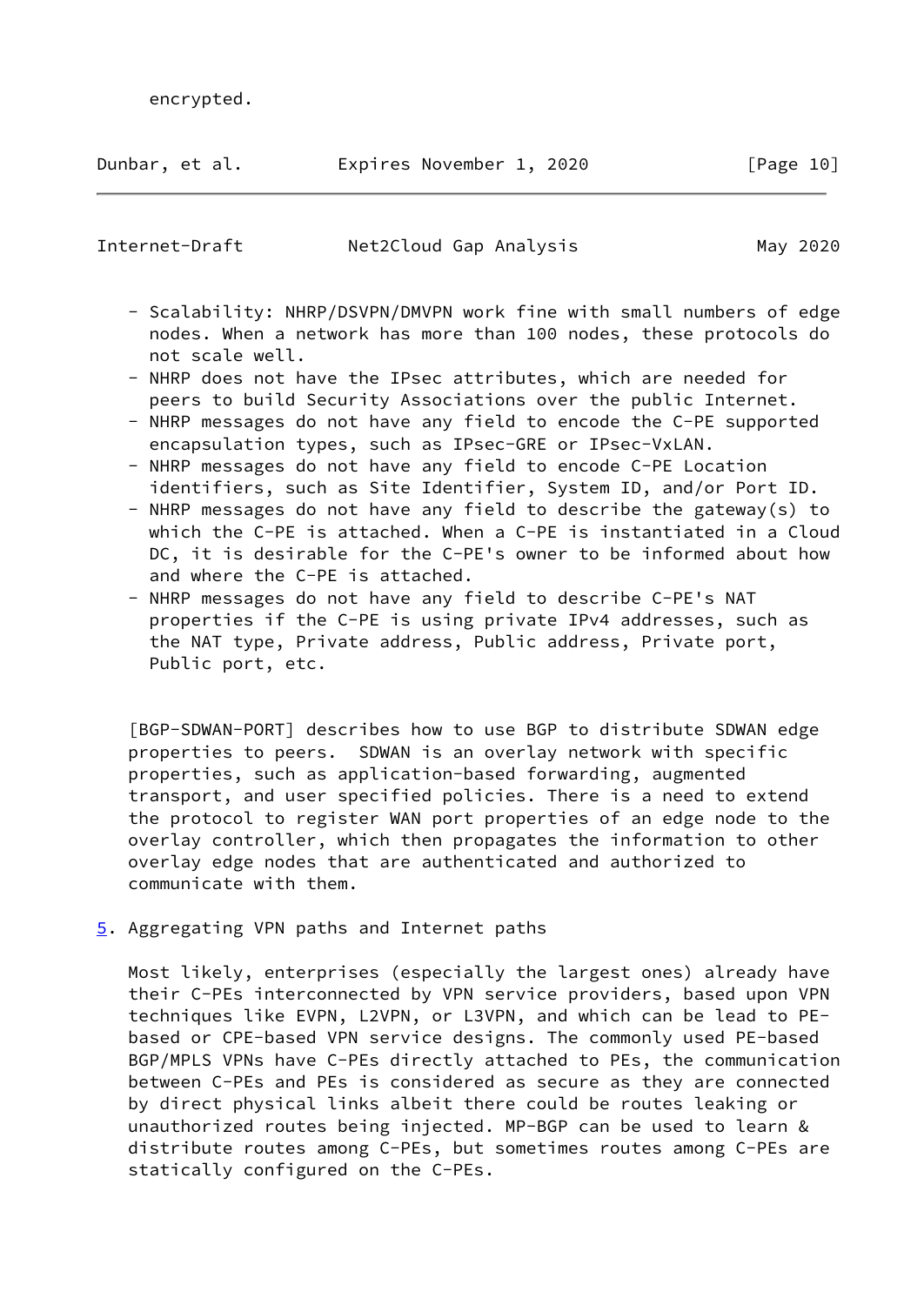<span id="page-11-0"></span>Internet-Draft Net2Cloud Gap Analysis May 2020

 For enterprises already interconnected by VPNs, if there are short term high traffic volume that can't justify increasing the VPNs capacity, it is desirable for the CPE to aggregate the bandwidth that pertains to VPN paths and Internet paths by adding ports that connect the CPE to the public Internet. Under this scenario, which is referred to as the Overlay scenario throughout this document, it is necessary for the C-PEs to manage and communicate with the controller on how traffic is distributed among multiple heterogeneous underlay networks, and also to manage secure tunnels over untrusted networks.

 When using NHRP for WAN port registration purposes, C-PEs need to run two separate control planes: EVPN&BGP for CPE-based VPNs, and NHRP & DSVPN/DMVPN for ports connected to the Internet. Two separate control planes not only add complexity to C-PEs, but also increase operational costs.

|                     | $+ - - - +$                                                              |                |
|---------------------|--------------------------------------------------------------------------|----------------|
|                     | +--------------  RR  ----------+                                         |                |
|                     |                                                                          |                |
|                     |                                                                          |                |
|                     |                                                                          |                |
|                     |                                                                          |                |
|                     | TN3 --              A1-----+ Untrusted     +------   B1        --   TN1  |                |
| $+---+$   C-PE A2-\ | $ $ C-PE $ $ +----+                                                      |                |
|                     |                                                                          |                |
|                     | TN2 --            PE+--------------+PE  ---B3    --  TN3                 |                |
|                     |                                                                          |                |
|                     | <b>WAN</b>                                                               |                |
|                     |                                                                          |                |
|                     | TN1 --          C1-- PE  go natively  PE  -- D1      --  TN1             |                |
|                     |                                                                          |                |
| - C                 | +--------------+                                                         | <b>D</b>       |
|                     | +----+   C3--  without encrypt over     +----+                           |                |
|                     | TN2 --                C4--+---- Untrusted   --+------D2         --   TN2 |                |
| ----+ +---------+   |                                                                          | ------+ +----+ |
|                     | Figure 2: CPEs interconnected by VPN paths and Internet Paths            |                |

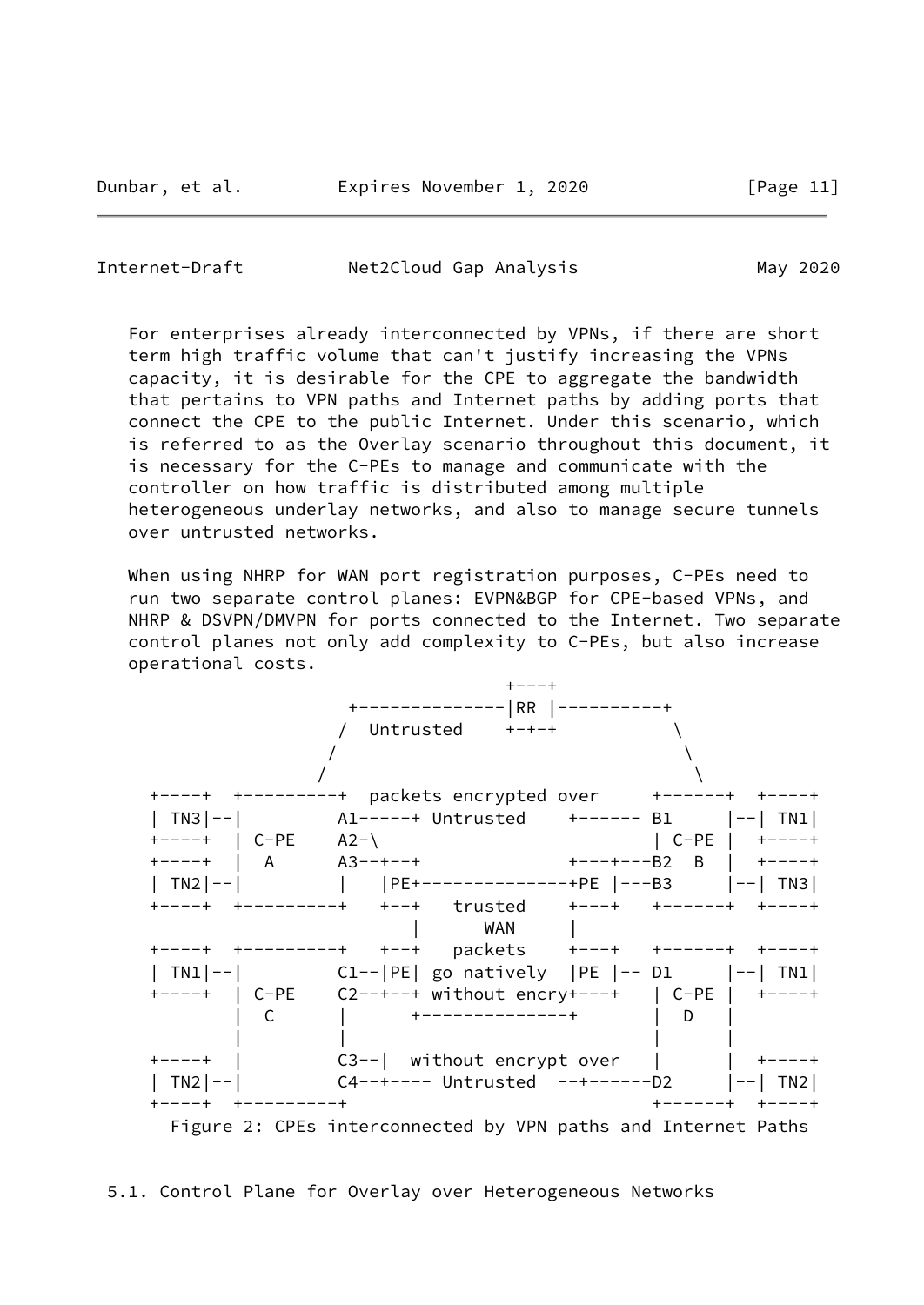As described in [\[BGP-SDWAN-Usage](#page-18-4)], the Control Plane for Overlay network over heterogeneous networks has three distinct properties:

| Dunbar, et al. | Expires November 1, 2020 | [Page 12] |
|----------------|--------------------------|-----------|
|                |                          |           |

<span id="page-12-0"></span>

| Internet-Draft | Net2Cloud Gap Analysis | May 2020 |
|----------------|------------------------|----------|
|----------------|------------------------|----------|

- WAN Port Property registration to the Overlay Controller.
	- o To inform the Overlay controller and authorized peers of the WAN port properties of the Edge nodes. When the WAN ports are assigned private IPv4 addresses, this step can register the type of NAT that translates these addresses into public ones.
- Controller-facilitated IPsec SA management and NAT information distribution
	- o The Overlay controller facilitates and manages the IPsec configuration and peer authentication for all IPsec tunnels terminated at the edge nodes.
- Establishing and Managing the topology and reachability for services attached to the client ports of overlay edge nodes. o This is for the overlay layer's route distribution, so that a C-PE can populate its overlay routing table with entries that identify the next hop for reaching a specific route/service attached to remote nodes. [[SECURE-EVPN](#page-14-2)] describes EVPN and other options.

### 5.2. Using BGP UPDATE Messages

5.2.1. Lacking SD-WAN Segments Identifier

 There could be multiple SD-WAN networks with their edge nodes exchanging BGP UPDATE messages with the BGP RR. The multiple SD-WAN networks could have common underlay networks. Therefore, it is very important to have an identifier to differentiate BGP UPDATE messages belonging to different SD-WAN networks (or sometimes called SD-WAN Segmentations). Today's BGP doesn't have this feature yet, unless there are multiple BGP instances and their corresponding RRs.

5.2.2. Missing attributes in Tunnel-Encap

<span id="page-12-1"></span>[Tunnel-Encap] describes the BGP UPDATE Tunnel Path Attribute that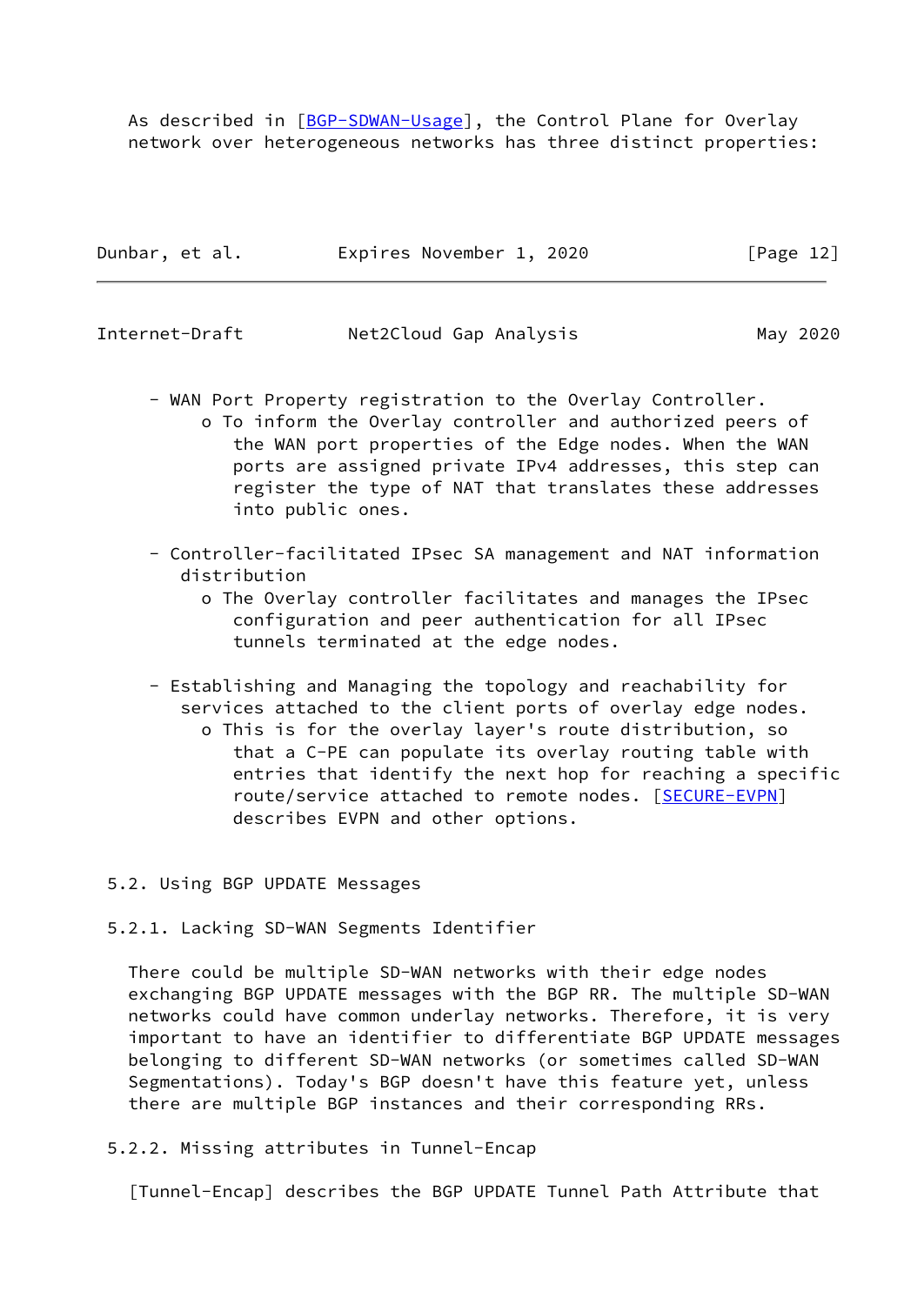advertises endpoints' tunnel encapsulation capabilities for the respective attached client routes encoded in the MP-NLRI Path Attribute. The receivers of the BGP UPDATE can use any of the supported encapsulations encoded in the Tunnel Path Attribute for the routes encoded in the MP-NLRI Path Attribute.

| Dunbar, et al. | Expires November 1, 2020 |  | [Page 13] |  |
|----------------|--------------------------|--|-----------|--|
|                |                          |  |           |  |

Internet-Draft Net2Cloud Gap Analysis May 2020

Here are some of the issues raised by the use of [\[Tunnel-Encap](#page-12-1)] to distribute Edge WAN port properties:

- [[Tunnel-Encap\]](#page-12-1) doesn't have the encoding to describe the NAT information for WAN ports that are assigned private IPv4 addresses yet. The NAT information needs to be propagated to the trusted peers such as the virtual C-PEs instantiated in public Cloud DCs via Controllers.
- The mechanism defined in [*Tunnel-Encap*] does not facilitate the exchange of IPsec SA-specific parameters independently from advertising the attached clients' routes, even after adding a new IPsec tunnel type.

 [[Tunnel-Encap\]](#page-12-1) requires all tunnels updates to be associated with routes. There can be many client routes associated with an IPsec tunnel established between two C-PEs' WAN ports; the corresponding destination prefixes (as announced by the aforementioned routes) may also be reached through the VPN underlay without any encryption.

 The establishment of an IPsec tunnel can fail, e.g., because the two endpoints support different encryption algorithms. Multiple negotiation messages that carry the IPsec SA parameters between two end-points may be exchanged. This is why it is cleaner to separate the establishment of an IPsec SA association between two end-points from the policies enforced to map routes to a specific IPSec SA.

 If C-PEs need to establish a WAN Port-based IPsec SA, the information encoded in the Tunnel Path Attribute should only apply to the WAN ports and should be independent from the clients' routes.

 In addition, the Overlay IPsec SA Tunnel is very likely to be established before clients' routes are attached.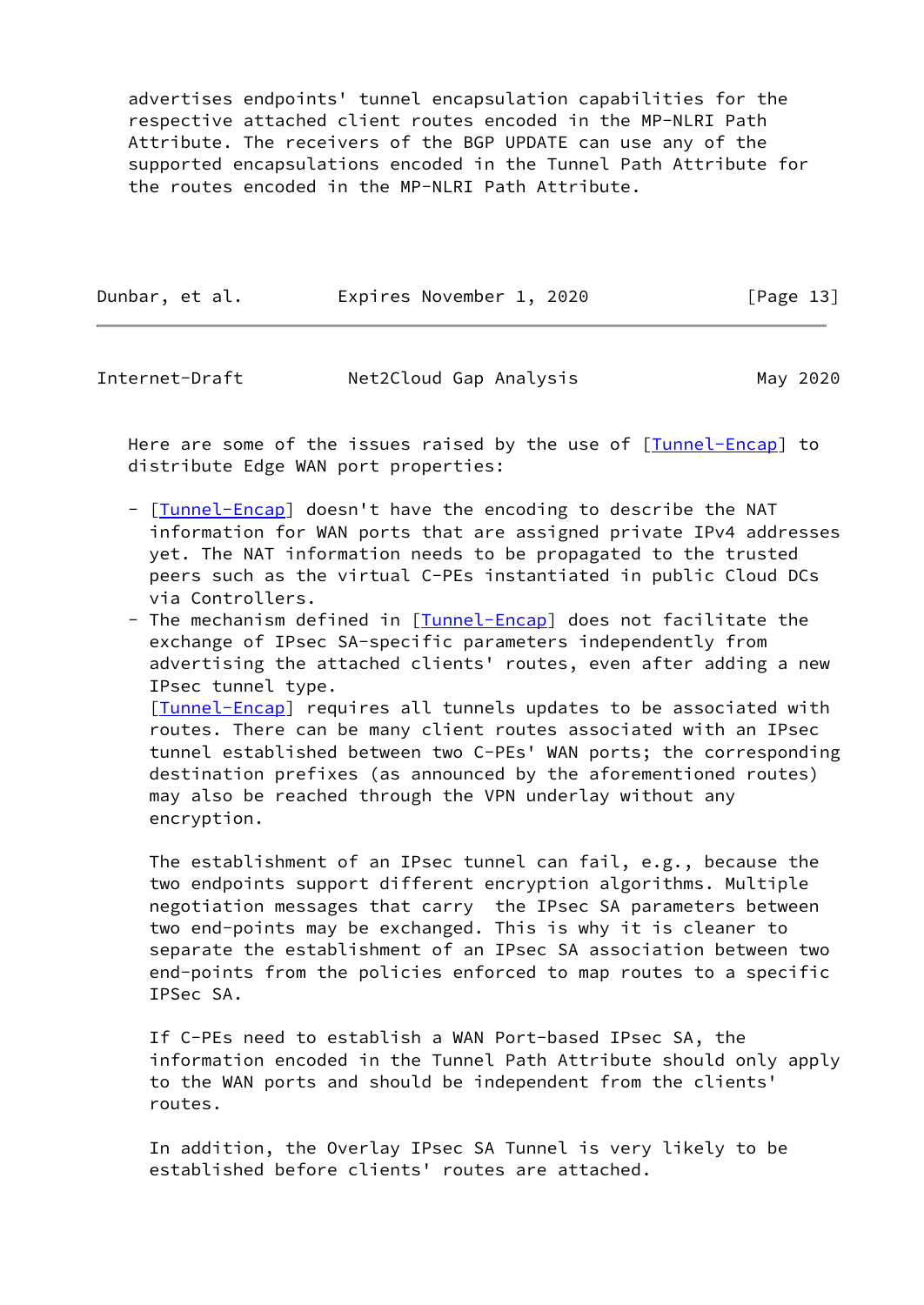- When an overlay network spans across large geographic regions (such as countries or continents), one C-PE in one region may not even be aware of remote CPEs in other regions that it needs to communicate. Therefore, the distribution of the Overlay Edge WAN ports information need to be restricted to the authorized peers.

| Dunbar, et al. | Expires November 1, 2020 | [Page 14] |
|----------------|--------------------------|-----------|
|----------------|--------------------------|-----------|

<span id="page-14-1"></span>

| Internet-Draft | Net2Cloud Gap Analysis | May 2020 |
|----------------|------------------------|----------|
|----------------|------------------------|----------|

# <span id="page-14-0"></span>[5.3](#page-14-0). SECURE-L3VPN/EVPN

<span id="page-14-3"></span> [SECURE-L3VPN] describes a method to enrich BGP/MPLS VPN [\[RFC4364](https://datatracker.ietf.org/doc/pdf/rfc4364)] capabilities to allow some PEs to connect to other PEs via public networks. [[SECURE-L3VPN\]](#page-14-3) introduces the concept of Red Interface & Black Interface used by PEs, where the RED interfaces are used to forward traffic into the VPN, and the Black Interfaces are used between WAN ports through which only IPsec-formatted packets are forwarded to the Internet or to any other backbone network, thereby eliminating the need for MPLS transport in the backbone.

 [SECURE-L3VPN] assumes PEs use MPLS over IPsec when sending traffic through the Black Interfaces.

<span id="page-14-2"></span> [SECURE-EVPN] describes a solution where point-to-multipoint BGP signaling is used in the control plane for the Scenario #1 described in [[BGP-SDWAN-Usage\]](#page-18-4). It relies upon a BGP cluster design to facilitate the key and policy exchange among PE devices to create private pair-wise IPsec Security Associations without IKEv2 point to-point signaling or any other direct peer-to-peer session establishment messages.

Both [\[SECURE-L3VPN](#page-14-3)] and [\[SECURE-EVPN](#page-14-2)] are useful, however, they both miss the aspects of aggregating VPN and Internet underlays. In summary:

 - Both documents assume that an IPsec tunnel is associated with client traffic. Regardless of which WAN ports the traffic egress from the edge, the client traffic associated with IPsec is always encrypted. Within the context of an overlay architecture that relies upon minimizing resource used for encryption, traffic sent from an edge node can be encrypted once and forwarded through a WAN port towards an untrusted network, but can also remain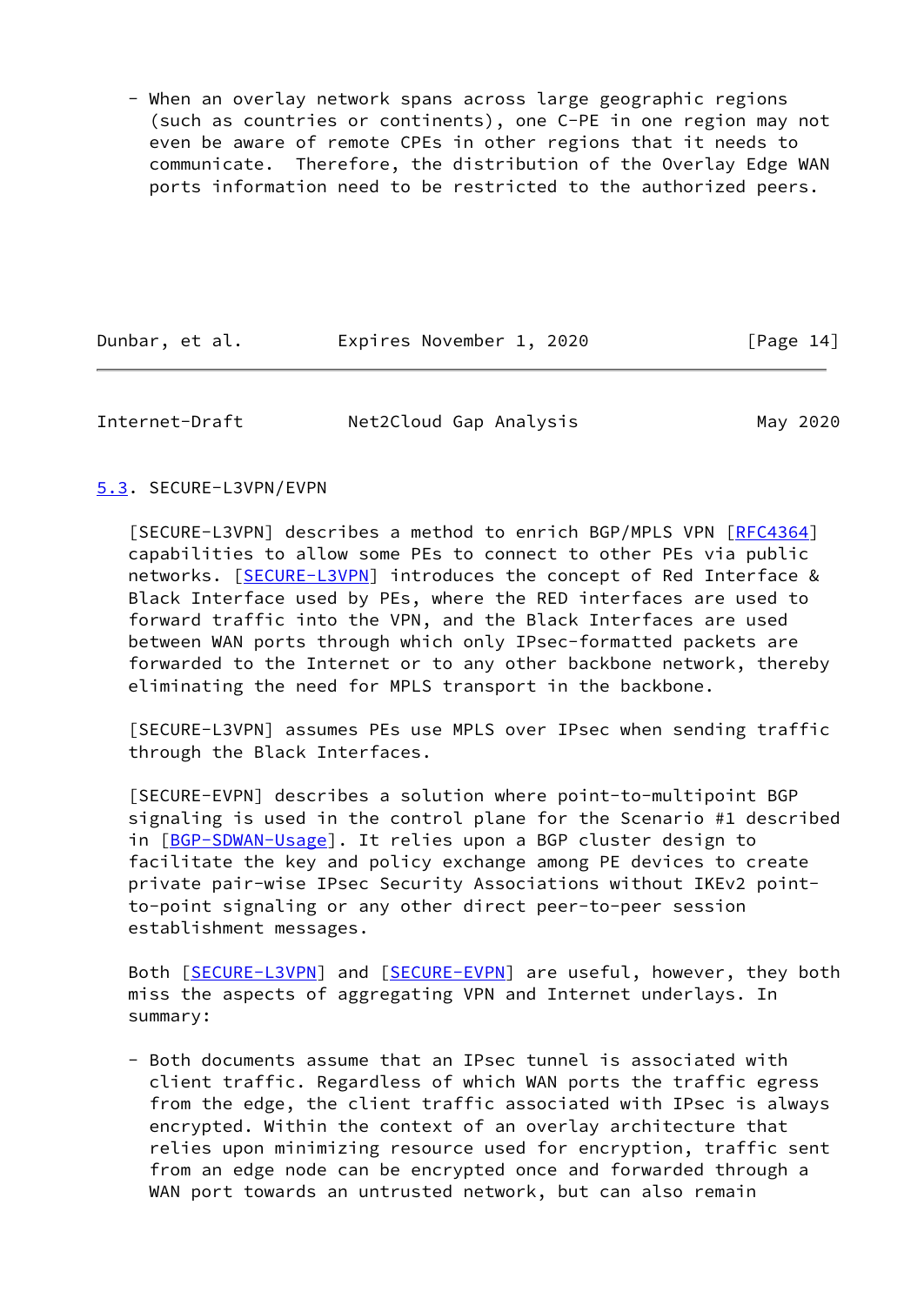unencrypted and be forwarded at different times through a WAN port to the BGP/MPLS VPN.

- The [[SECURE-L3VPN\]](#page-14-3) assumes that a CPE "registers" with the RR. However, it does not say how. It assumes that the remote CPEs are pre-configured with the IPsec SA manually. For overlay networks to connect Hybrid Cloud DCs, Zero Touch Provisioning is expected. Manual configuration is not an option.

| Dunbar, et al. | Expires November 1, 2020 | [Page 15] |
|----------------|--------------------------|-----------|
|                |                          |           |

<span id="page-15-1"></span>Internet-Draft Met2Cloud Gap Analysis May 2020

- The [[SECURE-L3VPN\]](#page-14-3) assumes that C-PEs and RRs are connected via an IPsec tunnel. For management channel, TLS/DTLS is more economical than IPsec. The following assumption made by [\[SECURE-L3VPN](#page-14-3)] can be difficult to meet in the environment where zero touch provisioning is expected:

> A CPE must also be provisioned with whatever additional information is needed in order to set up an IPsec SA with each of the red RRs

- IPsec requires periodic refreshment of the keys. The draft does not provide any information about how to synchronize the refreshment among multiple nodes.
- IPsec usually sends configuration parameters to two endpoints only and lets these endpoints negotiate the key. The [[SECURE-L3VPN\]](#page-14-3) assumes that the RR is responsible for creating/managing the key for all endpoints. When one endpoint is compromised, all other connections may be impacted.
- <span id="page-15-0"></span>[5.4](#page-15-0). Preventing attacks from Internet-facing ports

When C-PEs have Internet-facing ports, additional security risks are raised.

 To mitigate security risks, in addition to requiring Anti-DDoS features on C-PEs, it is necessary for C-PEs to support means to determine whether traffic sent by remote peers is legitimate to prevent spoofing attacks, in particular.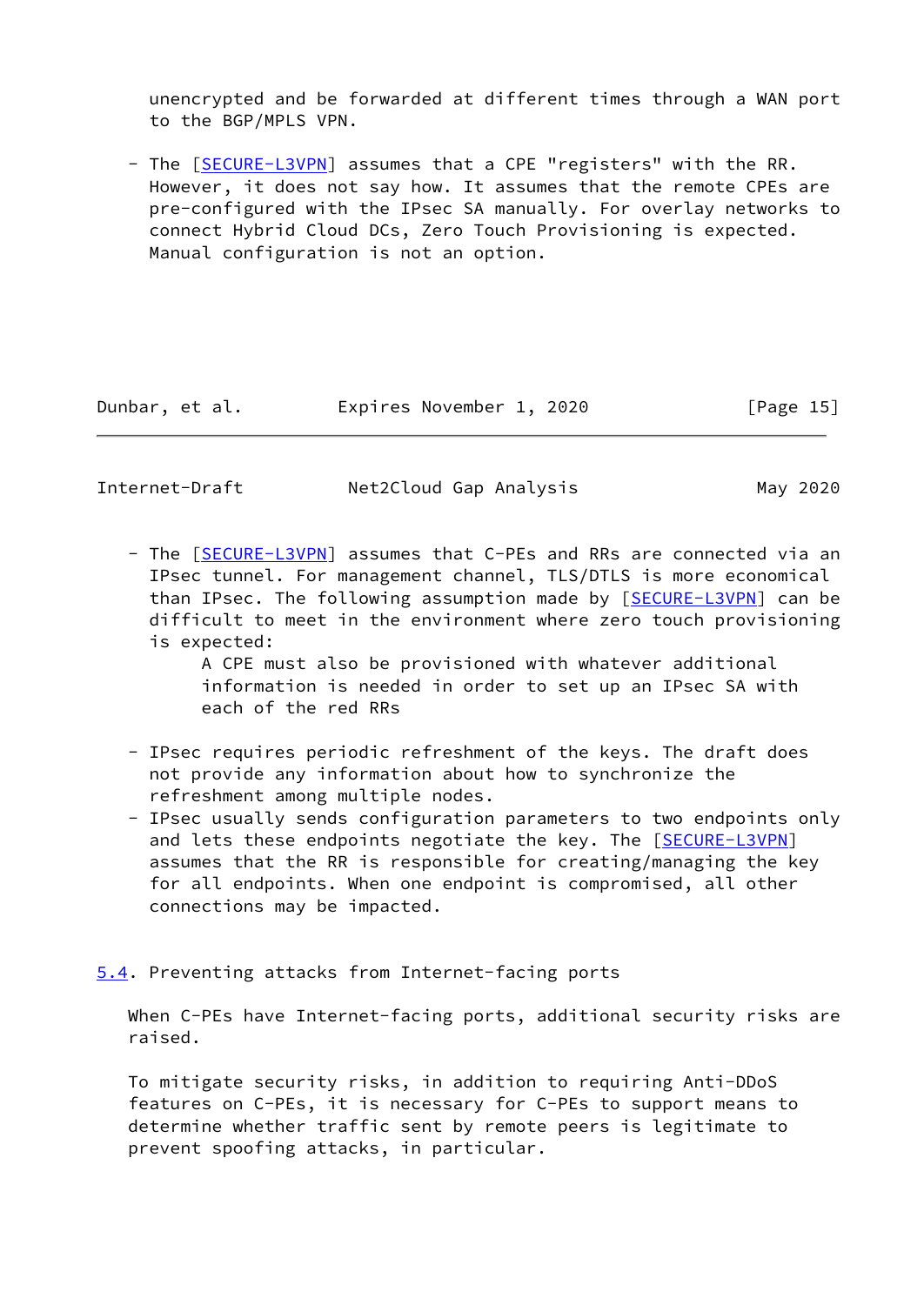### <span id="page-16-0"></span>[6](#page-16-0). Gap Summary

 Here is the summary of the technical gaps discussed in this document:

- For Accessing Cloud Resources
	- a) When a remote vCPE can be reached by multiple PEs of one provider VPN network, it is not straightforward to designate which egress PE to the remote vCPE based on applications
	- b) Need automated and reliable tools to map the user-friendly (natural language) access rules into machine readable

| Dunbar, et al. | Expires November 1, 2020 | [Page 16] |
|----------------|--------------------------|-----------|
|----------------|--------------------------|-----------|

<span id="page-16-1"></span>

| Internet-Draft | Net2Cloud Gap Analysis | May 2020 |
|----------------|------------------------|----------|
|----------------|------------------------|----------|

 policies and to provide interfaces for enterprises to self manage policy enforcement points for their own workloads.

- c) NAT Traversal. An enterprise's network controller needs to be informed of the NAT properties for its workloads in Cloud DCs. If the workloads are attached to the enterprise's own vCPEs instantiated in the Cloud DCs, the task can be achieved.
- d) The multicast traffic to/from remote vCPE needs a feature like Appointed Forwarder specified by TRILL to prevent multicast data frames from looping around.
- e) BGP between PEs and remote CPEs via untrusted networks.
- f) Traffic Path Management

 - Overlay Edge Node's WAN Port Management: BGP UPDATE propagate client's routes information, but don't distinguish network facing ports.

- Aggregating VPN paths and Internet paths

- a) Control Plane for Overlay over Heterogeneous Networks is not clear.
- b) BGP UPDATE Messages missing properties:
	- Lacking SD-WAN Segments Identifier
	- Missing attributes in Tunnel-Encap
- c) SECURE-L3VPN/EVPN is not enough
- d) Missing clear methods in preventing attacks from Internet facing ports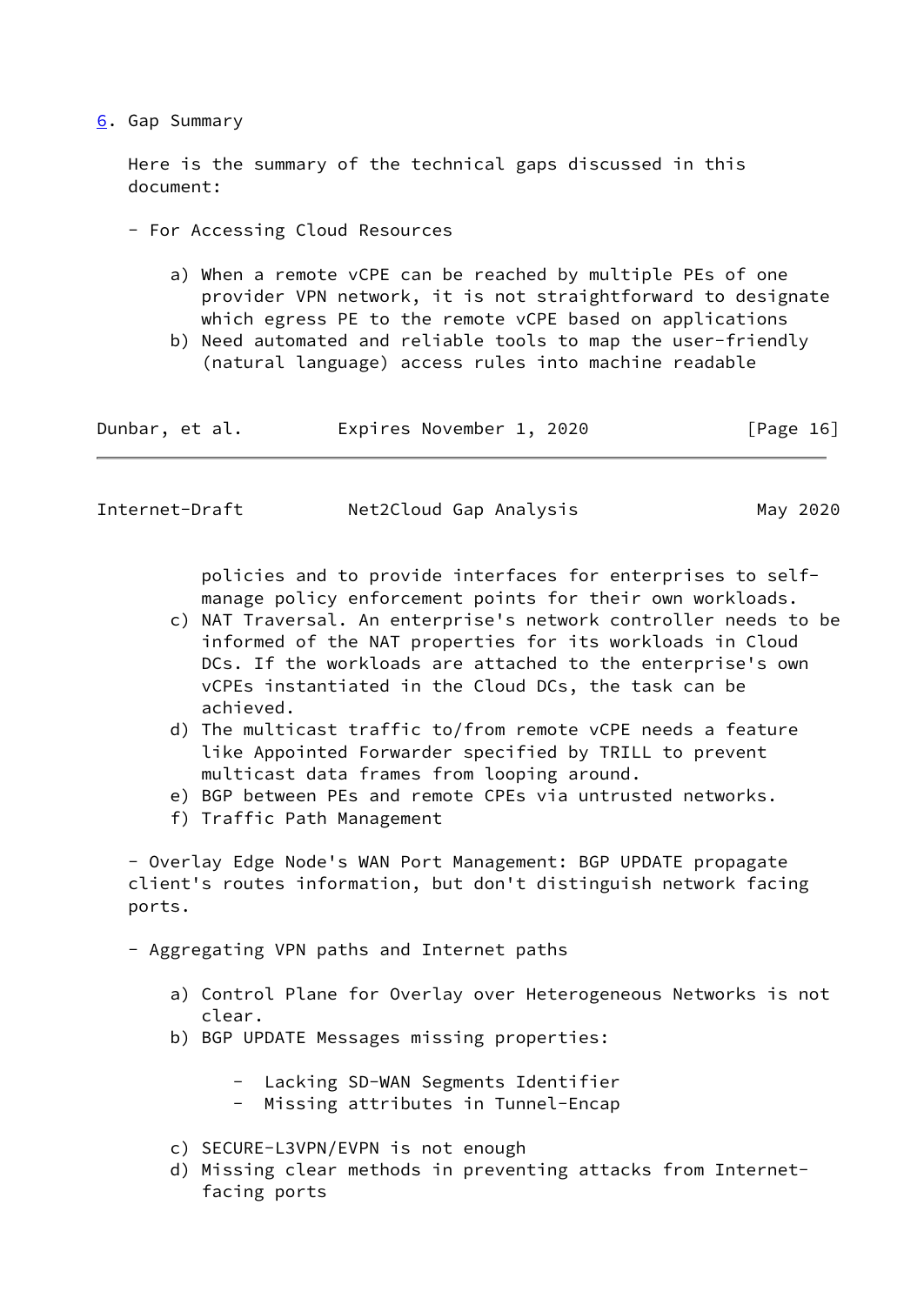### <span id="page-17-0"></span>[7](#page-17-0). Manageability Considerations

 Zero touch provisioning of overlay networks to interconnect Hybrid Clouds is highly desired. It is necessary for a newly powered up edge node to establish a secure connection (by means of TLS, DTLS, etc.) with its controller.

<span id="page-17-1"></span>[8](#page-17-1). Security Considerations

 Cloud Services are built upon shared infrastructures, therefore not secure by nature.

| Dunbar, et al. |  | Expires November 1, 2020 |  | [Page 17] |  |
|----------------|--|--------------------------|--|-----------|--|
|                |  |                          |  |           |  |

<span id="page-17-3"></span>

| Internet-Draft | Net2Cloud Gap Analysis | May 2020 |
|----------------|------------------------|----------|
|----------------|------------------------|----------|

 Secure user identity management, authentication, and access control mechanisms are important. Developing appropriate security measurements can enhance the confidence needed by enterprises to fully take advantage of Cloud Services.

#### <span id="page-17-2"></span>[9](#page-17-2). IANA Considerations

 This document requires no IANA actions. RFC Editor: Please remove this section before publication.

<span id="page-17-4"></span>[10.](#page-17-4) References

<span id="page-17-5"></span>[10.1](#page-17-5). Normative References

 [RFC2119] Bradner, S., "Key words for use in RFCs to Indicate Requirement Levels", [BCP 14](https://datatracker.ietf.org/doc/pdf/bcp14), [RFC 2119,](https://datatracker.ietf.org/doc/pdf/rfc2119) March 1997.

<span id="page-17-6"></span>[10.2](#page-17-6). Informative References

- [RFC8192] S. Hares, et al, "Interface to Network Security Functions (I2NSF) Problem Statement and Use Cases", July 2017
- [RFC5521] P. Mohapatra, E. Rosen, "The BGP Encapsulation Subsequent Address Family Identifier (SAFI) and the BGP Tunnel Encapsulation Attribute", April 2009.

[\[BGP-SDWAN-PORT](#page-10-2)]L. Dunbar, et al, "Subsequent Address Family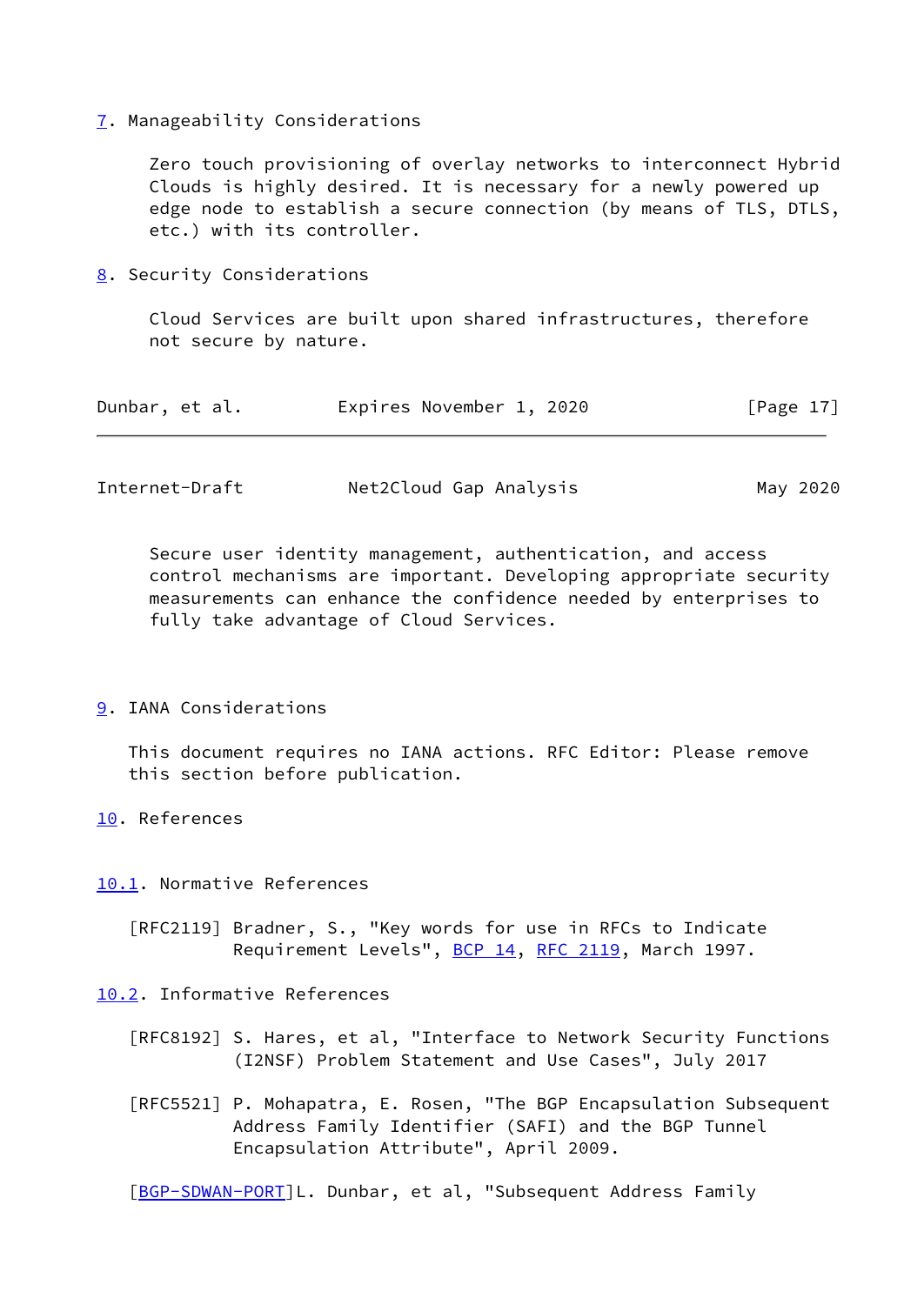Indicator for SDWAN Ports", [draft-dunbar-idr-sdwan-port](https://datatracker.ietf.org/doc/pdf/draft-dunbar-idr-sdwan-port-safi-00) [safi-00](https://datatracker.ietf.org/doc/pdf/draft-dunbar-idr-sdwan-port-safi-00), Work-in-progress, March 2019.

<span id="page-18-4"></span> [BGP-SDWAN-Usage] L. Dunbar, et al, "Framework of Using BGP for SDWAN Overlay Networks", [draft-dunbar-idr-sdwan-framework-](https://datatracker.ietf.org/doc/pdf/draft-dunbar-idr-sdwan-framework-00) [00,](https://datatracker.ietf.org/doc/pdf/draft-dunbar-idr-sdwan-framework-00) work-in-progress, Feb 2019.

 [\[Tunnel-Encap](#page-12-1)]E. Rosen, et al, "The BGP Tunnel Encapsulation Attribute", [draft-ietf-idr-tunnel-encaps-10](https://datatracker.ietf.org/doc/pdf/draft-ietf-idr-tunnel-encaps-10), July 2018.

| Dunbar, et al. | Expires November 1, 2020 |  |  | [Page 18] |  |
|----------------|--------------------------|--|--|-----------|--|
|----------------|--------------------------|--|--|-----------|--|

<span id="page-18-1"></span>

| Internet-Draft | Net2Cloud Gap Analysis |  |
|----------------|------------------------|--|
|----------------|------------------------|--|

May 2020

- [SECURE-EVPN A. Sajassi, et al, [draft-sajassi-bess-secure-evpn-01](https://datatracker.ietf.org/doc/pdf/draft-sajassi-bess-secure-evpn-01), work in progress, March 2019.
- [SECURE-L3VPN] E. Rosen, "Provide Secure Layer L3VPNs over Public Infrastructure", [draft-rosen-bess-secure-l3vpn-00,](https://datatracker.ietf.org/doc/pdf/draft-rosen-bess-secure-l3vpn-00) work in-progress, July 2018
- <span id="page-18-3"></span> [DMVPN] Dynamic Multi-point VPN: [https://www.cisco.com/c/en/us/products/security/dynamic](https://www.cisco.com/c/en/us/products/security/dynamic-multipoint-vpn-dmvpn/index.html) [multipoint-vpn-dmvpn/index.html](https://www.cisco.com/c/en/us/products/security/dynamic-multipoint-vpn-dmvpn/index.html)
- <span id="page-18-2"></span> [DSVPN] Dynamic Smart VPN: [http://forum.huawei.com/enterprise/en/thread-390771-1-](http://forum.huawei.com/enterprise/en/thread-390771-1-1.html) [1.html](http://forum.huawei.com/enterprise/en/thread-390771-1-1.html)
- [ITU-T-X1036] ITU-T Recommendation X.1036, "Framework for creation, storage, distribution and enforcement of policies for network security", Nov 2007.
	- [Net2Cloud-Problem] L. Dunbar and A. Malis, "Seamless Interconnect Underlay to Cloud Overlay Problem Statement", [draft-dm](https://datatracker.ietf.org/doc/pdf/draft-dm-net2cloud-problem-statement-02) [net2cloud-problem-statement-02](https://datatracker.ietf.org/doc/pdf/draft-dm-net2cloud-problem-statement-02), June 2018
- <span id="page-18-0"></span>[11.](#page-18-0) Acknowledgments

 Acknowledgements to John Drake for his review and contributions. Many thanks to John Scudder for stimulating the clarification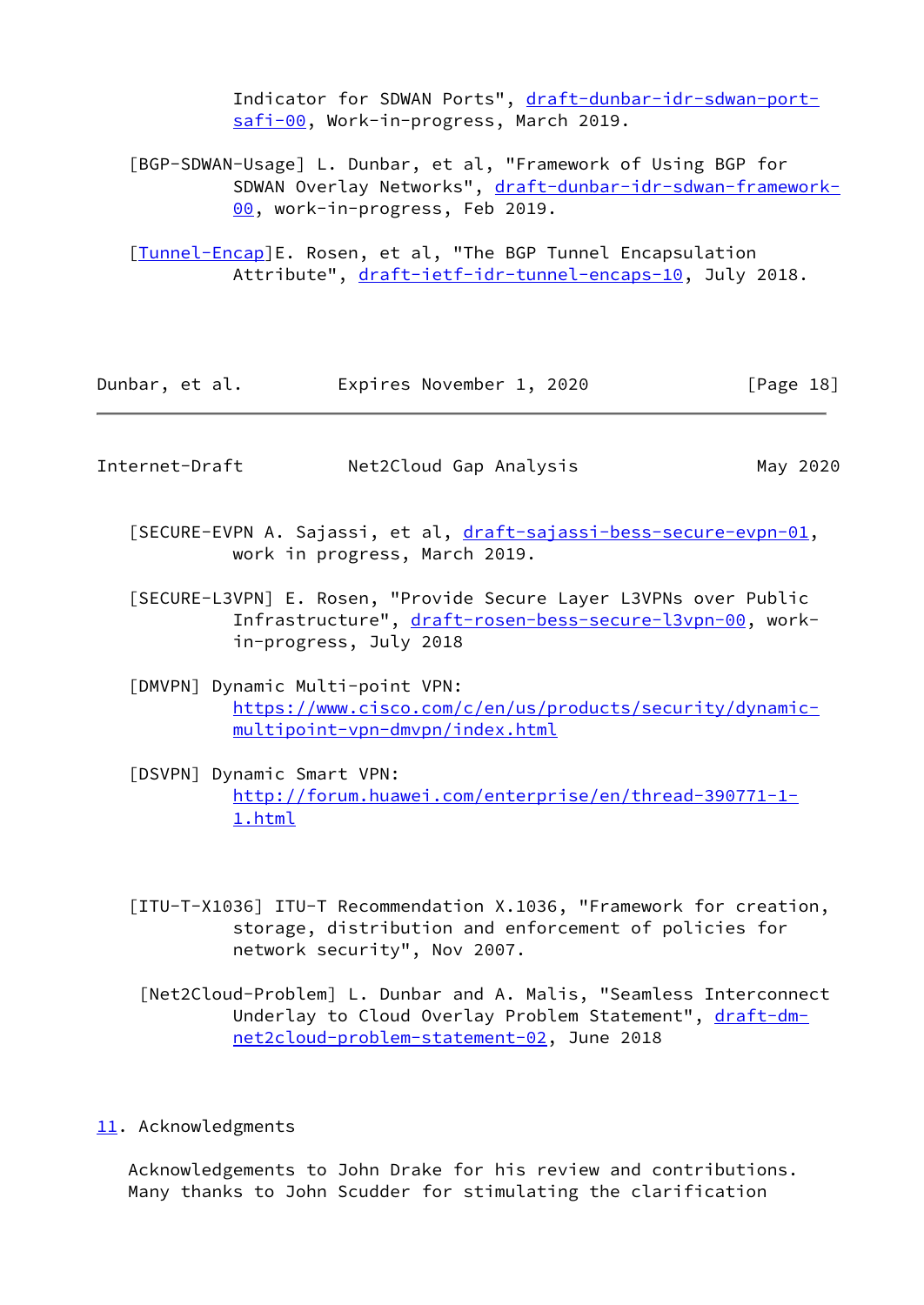discussion on the Tunnel-Encap draft so that our gap analysis can be more accurate.

This document was prepared using 2-Word-v2.0.template.dot.

Dunbar, et al. Expires November 1, 2020 [Page 19]

Internet-Draft Met2Cloud Gap Analysis May 2020

Authors' Addresses

 Linda Dunbar Futurewei Email: ldunbar@futurewei.com

 Andrew G. Malis Independent Email: agmalis@gmail.com

 Christian Jacquenet Orange Rennes, 35000 France Email: Christian.jacquenet@orange.com